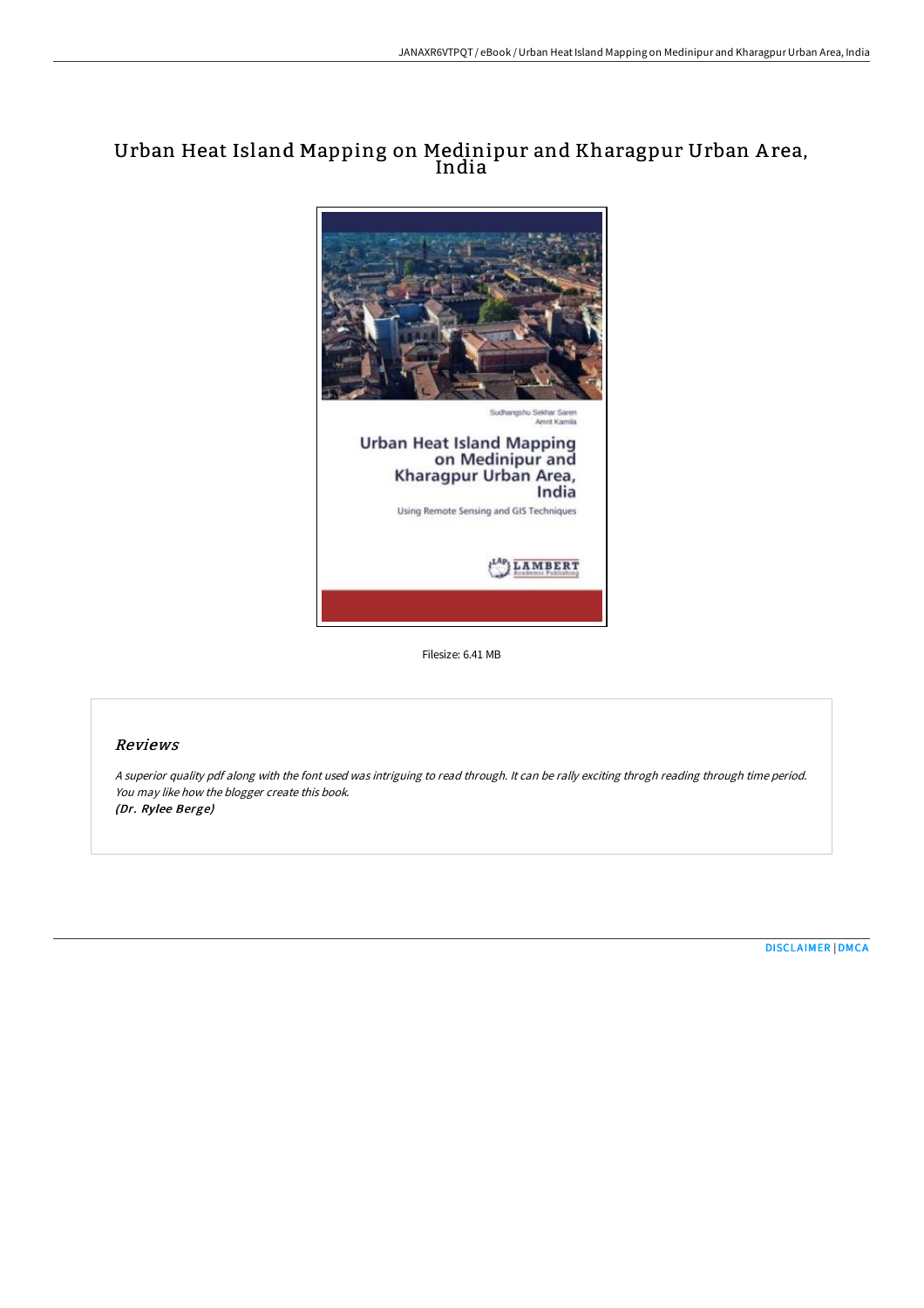### URBAN HEAT ISLAND MAPPING ON MEDINIPUR AND KHARAGPUR URBAN AREA, INDIA



To get Urban Heat Island Mapping on Medinipur and Kharagpur Urban Area, India eBook, make sure you click the web link below and save the document or get access to other information which are relevant to URBAN HEAT ISLAND MAPPING ON MEDINIPUR AND KHARAGPUR URBAN AREA, INDIA book.

Condition: New. Publisher/Verlag: LAP Lambert Academic Publishing | Using Remote Sensing and GIS Techniques | This work focuses on the mapping of the urban heat island (UHI) effect with temporal and spatial variation, ETM+ (year of 2001) and TM (year of 2009) data. Remote Sensing and Geographic Information System Techniques are useful tools in Mapping Land Surface Temperature (LST) using Thermal band data. Urban Heat Island (UHI) effect can be detected from LST data. The study area is located in the Centre of the Paschim Medinipur, West Bengal. Detection of the UHI effect over 2001 to 2009 indicated that most of the areas with high UHI effect were the industrial land use regions, non-vegetated land and the areas having a high density of buildings, roads, transportations and residential areas. The areas without UHI effect were located around the regions with large areas of grassland, trees and water bodies etc. Our results also show that UHI effects represent the higher value of Normalized Difference Built up Index (NDBI). | Format: Paperback | Language/Sprache: english | 80 pp.

 $\blacksquare$ Read Urban Heat Island Mapping on Medinipur and [Kharagpur](http://techno-pub.tech/urban-heat-island-mapping-on-medinipur-and-khara.html) Urban Area, India Online B Download PDF Urban Heat Island Mapping on Medinipur and [Kharagpur](http://techno-pub.tech/urban-heat-island-mapping-on-medinipur-and-khara.html) Urban Area, India